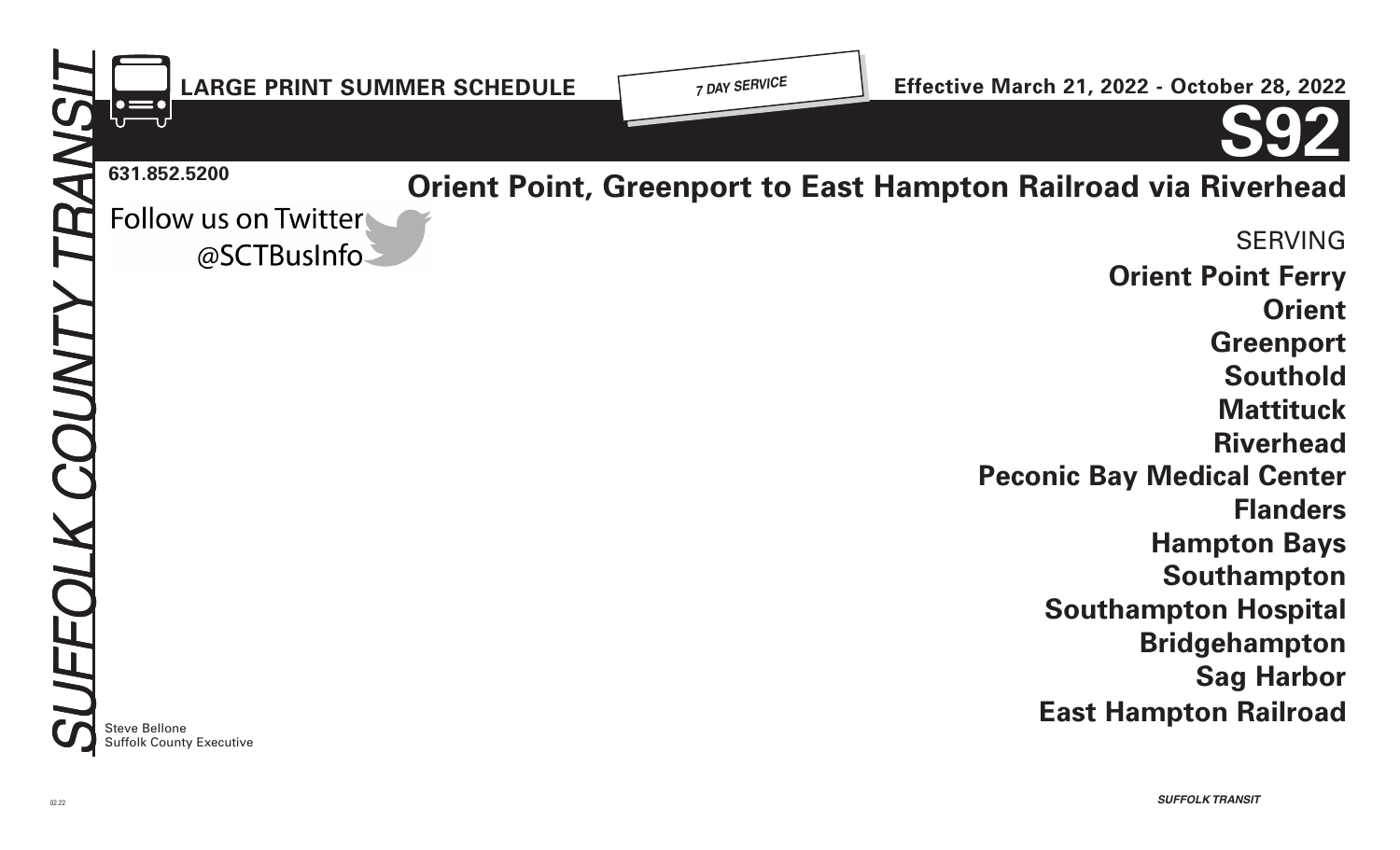### **Suffolk County Transit Fares**

## **Full fare** ........................... \$2.25

## **Youth/Student fare** ................. \$1.25

Youths 5 to 13 years old.

Students 14 to 22 years old (High School/College ID required).

## **Children under 5 years old**........... FREE

Limit 3 children when accompanied by adult.

# **Senior, Person with Disabilities, MedicareCard Holders**

**and Suffolk County Veterans** ..... 75 cents

**Personal Care Attendant** ............ FREE

When traveling to assist passenger with disabilities.

**Transfer** ........................ 25 cents

- Available on request when paying fare
- Good for two (2) connecting buses
- Valid for two (2) hours from time received
- Not valid for return trip
- Special restrictions may apply*(*see transfer).

## **Suffolk County Transit Service: Monday - Sunday**

\*No service New Year's Day, Memorial Day, Independence Day, Labor Day, Thanksgiving Day or Christmas Day.

**\*Note: Bus routes S92 and 10C will run on Memorial Day, Independence Day, and Labor Day**

#### **Passengers Please**

- Have exact fare ready; driver cannot handle money.
- Passengers must deposit their own fare.
- Arrive earlier than scheduled departure time.
- Tell driver your destination.
- SCT drivers are required to announce major bus stop locations.
- Smoking, drinking, eating and playing of radios is prohibited on buses.

### **Bike Racks**

Available on all Suffolk County Transit (SCT) bus routes.

### **Reduced Fare Program for Seniors, Persons with Disabilities and Medicare Card Holders**

Persons with valid, municipally issued cards identifying them as at least 60 years old or having a mental or physical disability may ride for the reduced, one-way fare. A valid Medicare Card is also accepted as ID. Persons must display their ID card to the driver when paying the fare to ride at the reduced rate.

## **For ID information:**

| <b>Seniors ID</b>           | 631.853.8200 |
|-----------------------------|--------------|
| <b>Handicapped ID</b>       | 631.853.8333 |
| <b>Hearing Impaired TTY</b> | 631.853.5658 |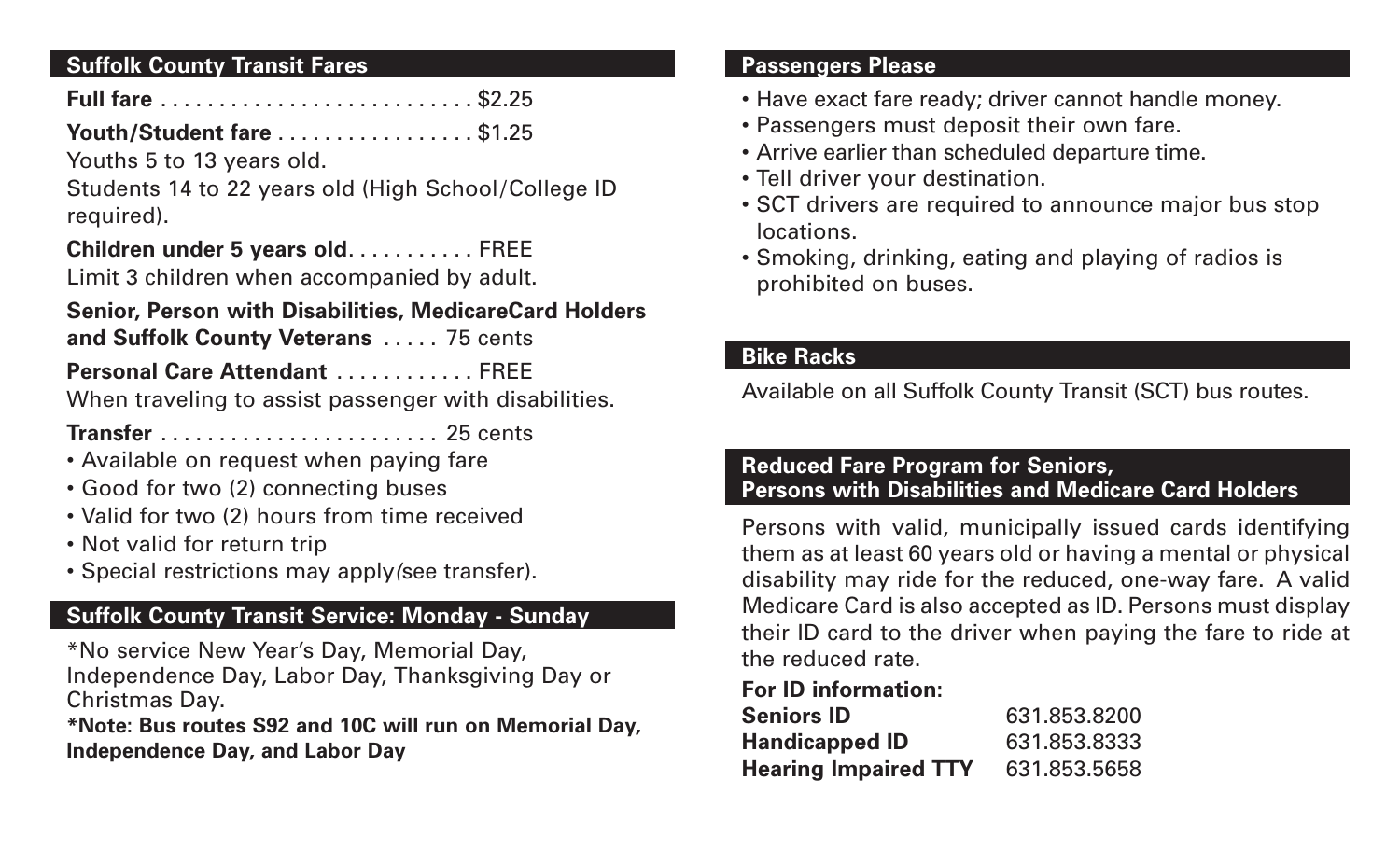#### **Persons with Disabilities**

Upon request, drivers will assist wheelchair passengers while boarding and leaving lift/ramp and with use of securement device. Use of wheelchair lifts/ramps also available to passengers using walkers, canes, braces or who are otherwise mobility-impaired. Person traveling with respirator or portable oxygen supply are permitted to ride SCT buses. Service animals to accompany disabled passengers are also permitted.

#### **SCAT Paratransit Services**

Paratransit Bus Service is available to ADA eligible passengers. To register or for more information, call Office for People with Disabilities at 631.853.8333.

### **Additional Transit Services**

| HART, Huntington Area Rapid Transit 631.427.8287 |  |
|--------------------------------------------------|--|
| NICE, Nassau Inter-County Express 516.228.4000   |  |
| MTA Long Island Rail Road 718.217.5477           |  |
| 511Y Rideshare  511 and say "Rideshare"          |  |

### **Suffolk County Transit Information**

Questions, Suggestions, Complaints? **Suffolk County Transit Information Service 631.852.5200**

Monday – Friday from 8:00am to 4:30pm

#### **S92 Connecting Service**

| <b>Route No.</b> | <b>Location of Connecting Bus</b> |
|------------------|-----------------------------------|
| S58, S62, S66    | <b>Riverhead</b>                  |
| 8A               | <b>Riverhead</b>                  |
| <b>10B</b>       | <b>East Hampton</b>               |
|                  | <b>Bridgehampton</b>              |
| <b>10C</b>       | <b>East Hampton</b>               |
| 10B, 10C         | <b>East Hampton Rail Road</b>     |

#### **Long Island Rail Road Connections**

Riverhead – Ronkonkoma Branch Southampton – Montauk Branch East Hampton – Montauk Branch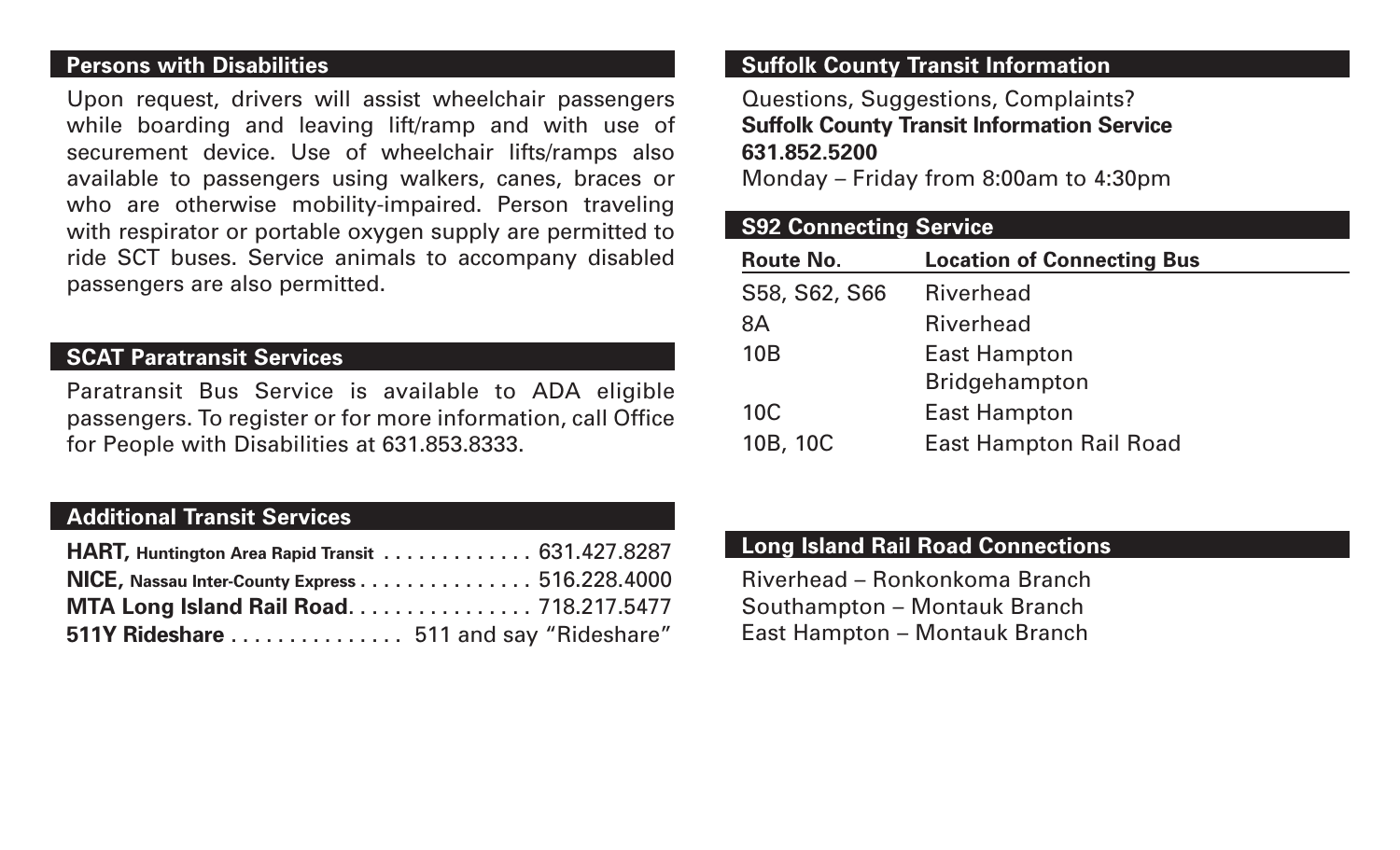| <b>S92 Weekday Service</b>      |      |                          |       |       |                          |        |       |       |       |       |       |                          |      |      |      | <b>East Hampton to Orient Point</b> |      |      |      |      |
|---------------------------------|------|--------------------------|-------|-------|--------------------------|--------|-------|-------|-------|-------|-------|--------------------------|------|------|------|-------------------------------------|------|------|------|------|
|                                 |      |                          |       |       |                          | $\Box$ |       |       |       |       | l a   | $\overline{\phantom{a}}$ |      |      |      |                                     |      |      |      |      |
| <b>East Hampton Railroad</b>    | --   |                          | 7:30  | 8:46  | $\overline{\phantom{0}}$ | 9:25   | 9:50  | 10:05 | 10:25 | 11:20 | 12:20 | 1:36                     | 2:25 | 3:30 | 4:00 | 4:50                                | 5:05 | 5:30 | 6:00 | 6:30 |
| <b>Hardscrabble</b>             | —    |                          | 7:35  | 8:52  | —                        | 9:30   | 9:55  | 10:10 | 10:30 | 1:25  | 12:25 | 1:40                     | 2:30 | 3:35 | 4:05 | 4:55                                | 5:10 | 5:35 | 6:05 | 6:35 |
| <b>Sag Harbor</b>               | —    |                          | 7:45  | 9:03  | $\overline{\phantom{0}}$ | 9:42   | 10:07 | 10:22 | 10:43 | 1:40  | 12:40 | 1:55                     | 2:50 | 3:55 | 4:25 | 5:15                                | 5:25 | 5:50 | 6:15 | 6:50 |
| <b>Bridgehampton</b>            | 7:30 |                          | 7:55  | 9:18  | $\overline{\phantom{0}}$ | 9:57   | 10:22 | 10:37 | 11:00 | 11:55 | 12:55 | 2:15                     | 3:10 | 4:13 | 4:43 | 5:35                                | 5:45 | 6:10 | 6:30 | 7:05 |
| <b>Watermill</b>                | 7:35 | $\overline{\phantom{0}}$ | 8:00  | 9:23  | —                        | 10:02  | 10:27 | 10:49 | 11:05 | 12:05 | 1:05  | 2:25                     | 3:25 | 4:30 | 5:00 | 5:52                                | 6:02 | 6:27 | 6:40 | 7:15 |
| <b>Southampton</b>              | 7:45 | $\overline{\phantom{0}}$ | 8:08  | 9:33  | —                        | 10:12  | 10:37 | 10:59 | 11:15 | 12:15 | 1:15  | 2:35                     | 3:35 | 4:40 | 5:10 | 6:02                                | 6:12 | 6:37 | 6:48 | 7:23 |
| <b>Shinnecock Hills</b>         | 7:55 | $\overline{\phantom{m}}$ | 8:18  | 9:47  | $\overline{\phantom{0}}$ | 10:24  | 10:49 | 11:09 | 11:27 | 12:27 | 1:27  | 2:50                     | 4:00 | 5:10 | 5:40 | 6:32                                | 6:42 | 6:52 | 7:03 | 7:38 |
| <b>Peconic Beach</b>            | 8:00 | $\hspace{0.05cm}$        | 8:22  | 9:52  | $\overline{\phantom{0}}$ | 10:29  | 10:54 | 11:14 | 11:31 | 12:31 | 1:31  | 2:55                     | 4:05 | 5:15 | 5:45 | 6:37                                | 6:47 | 6:57 | 7:08 | 7:43 |
| <b>Hampton Bays</b>             | 8:05 | $\hspace{0.05cm}$        | 8:27  | 9:57  | —                        | 10:34  | 10:59 | 11:19 | 11:36 | 12:36 | 1:36  | 3:00                     | 4:10 | 5:20 | 5:50 | 6:42                                | 6:52 | 7:02 | 7:13 | 7:48 |
| <b>Flanders</b>                 | 8:15 | $\overline{\phantom{m}}$ | 8:35  | 10:07 | $\overline{\phantom{0}}$ | 10:46  | 11:10 | 11:30 | 11:46 | 12:46 | 1:46  | 3:13                     | 4:25 | 5:35 | 6:05 | 6:57                                | 7:07 | 7:17 | 7:28 | 8:03 |
| <b>Riverhead County Ctr, Lv</b> | 8:28 | 8:40                     | 8:45  | 10:17 | 10:38                    | 10:58  | 11:22 | 11:42 | 11:58 | 12:58 | 1:58  | 3:30                     | 4:40 | 5:55 | 6:25 | 7:17                                | 7:27 | 7:37 | 7:48 | 8:13 |
| <b>Riverhead Railroad</b>       | 8:33 | 8:45                     | 8:50  | 10:23 | 10:43                    | 1:03   | 11:27 | 11:47 | 12:03 | 1:03  | 2:03  | 3:35                     | 4:45 | 6:00 | 6:30 | 7:22                                | 7:32 | 7:42 | 7:53 | 8:18 |
| <b>Jamesport</b>                | 8:48 | 9:00                     | 9:00  | 10:45 | 11:05                    | 1:28   | 11:45 | 12:15 | 12:20 | 1:28  | 2:28  | 4:00                     | 5:10 | 6:17 | 6:55 | 7:39                                | 7:57 | 7:55 | 8:06 | 8:28 |
| <b>Mattituck</b>                | 8:53 | 9:08                     | 9:10  | 10:51 |                          | 1:38   | 11:51 | 12:21 | 12:30 | 1:38  | 2:38  | 4:08                     | 5:18 | 6:24 | 7:02 | 7:46                                | 8:04 | 8:02 | 8:13 | 8:35 |
| <b>Cutchogue</b>                | 8:58 | 9:15                     | 9:14  | 10:56 | 11:16                    | 1:43   | 11:56 | 12:26 | 12:35 | 1:43  | 2:43  | 4:13                     | 5:23 | 6:29 | 7:07 | 7:51                                | 8:09 | 8:07 | 8:18 | 8:40 |
| <b>Southold</b>                 | 9:08 | 9:25                     | 9:24  | 11:06 | 11:26                    | 11:53  | 12:06 | 12:36 | 12:45 | 1:53  | 2:53  | 4:23                     | 5:33 | 6:39 | 7:17 | 8:01                                | 8:19 | 8:17 | 8:28 | 8:50 |
| <b>Greenport</b>                | 9:20 | 9:35                     | 10:40 | 11:16 | 11:36                    | 12:03  | 12:18 | 12:46 | 12:55 | 2:03  | 3:03  | 4:33                     | 5:43 | 6:49 | 7:27 | 8:11                                | 8:29 | 8:27 | 8:38 | 8:58 |
| <b>East Marion</b>              | 9:27 |                          | 10:45 | 11:21 |                          | 12:08  | 12:23 | 12:50 | 1:00  | 2:08  | 3:08  | 4:38                     |      |      | 7:31 | 8:16                                |      |      |      |      |
| <b>Orient</b>                   | 9:34 |                          | 10:50 | 11:26 | —                        | 12:13  | 12:28 | 12:55 | 1:05  | 2:13  | 3:13  | 4:43                     | —    |      | 7:36 | 8:21                                |      |      |      |      |
| <b>Orient Point Ferry Dock</b>  | 9:40 |                          | 10:55 | 11:31 |                          | 12:18  | 12:33 | 1:00  | 1:10  | 2:18  | 3:18  | 4:48                     | —    |      | 7:41 | 8:26                                |      |      |      |      |

#### ■ In Riverhead bus travels from and to North Fork via CR58.

Schedules subject to change without notice.

Suffolk County cannot assume responsibility for inconvenience, expense or damage resulting from timetable errors, delayed buses or failure to make connections.

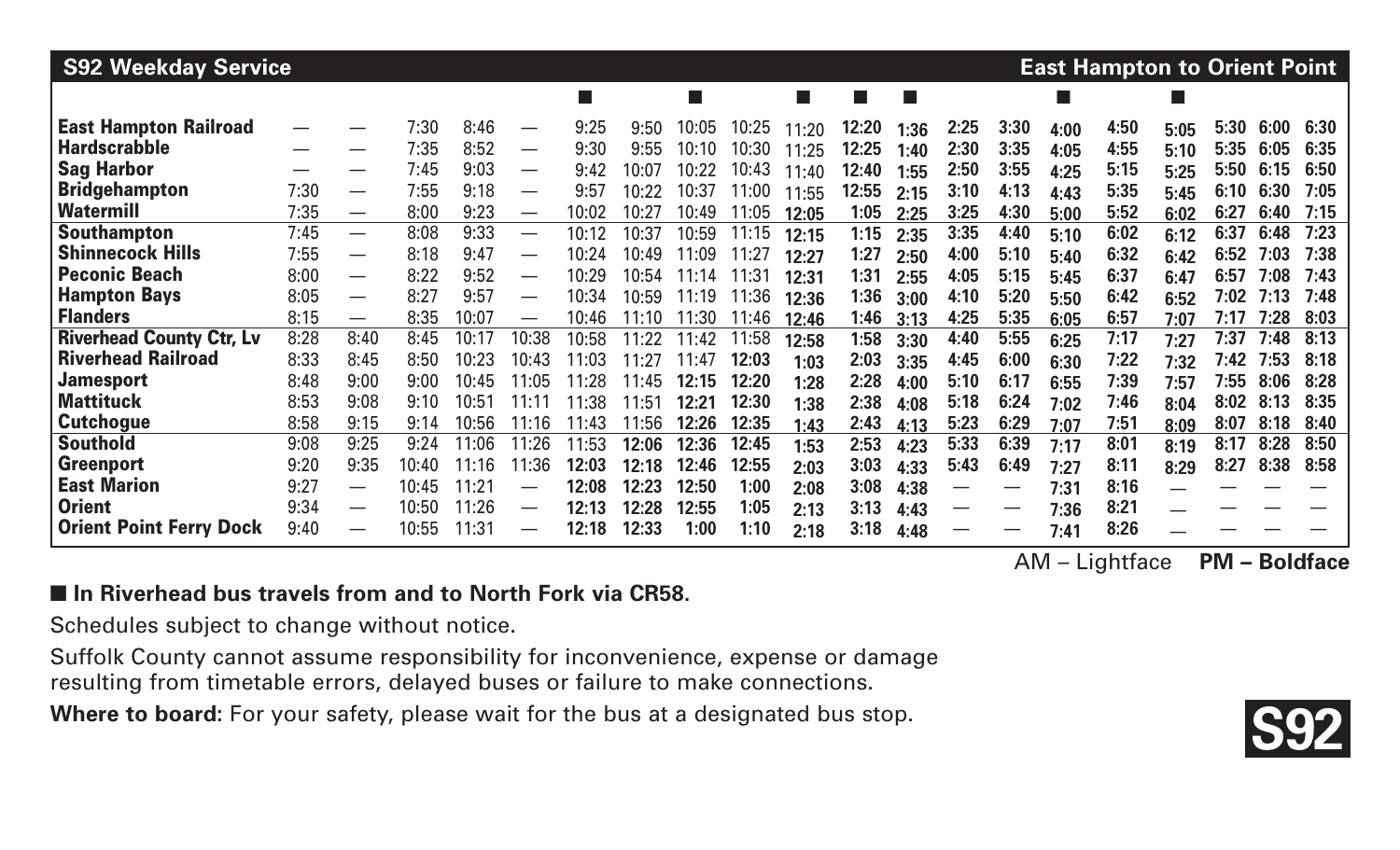| <b>S92 Weekday Service</b>      |      |      |      |      |      |      |        |       |       |       |                          |       |       |      |      | <b>Orient Point to East Hampton</b> |      |      |      |      |       |  |
|---------------------------------|------|------|------|------|------|------|--------|-------|-------|-------|--------------------------|-------|-------|------|------|-------------------------------------|------|------|------|------|-------|--|
|                                 |      |      |      |      |      |      | $\Box$ |       | ш     |       | <b>The Second Second</b> |       | ▄     |      |      |                                     | p.   |      |      |      |       |  |
| <b>Orient Point Ferry Dock</b>  |      |      |      |      |      |      |        |       | 7:40  | 8:40  | 10:00                    | 11:00 | 12:25 | 1:30 | 1:45 | 2:15                                | 2:40 | 3:20 | 5:40 | 6:30 | 7:50  |  |
| <b>Orient</b>                   |      |      |      |      |      |      |        |       | 7:45  | 8:45  | 10:05                    | 11:05 | 12:30 | 1:35 | 1:50 | 2:20                                | 2:45 | 3:25 | 5:45 | 6:35 | 7:55  |  |
| <b>East Marion</b>              |      |      |      |      |      |      |        |       | 7:50  | 8:50  | 10:10                    | 11:10 | 12:35 | 1:40 | 1:55 | 2:25                                | 2:50 | 3:30 | 5:50 | 6:40 | 8:00  |  |
| <b>Greenport</b>                | 4:55 | 5:15 | 5:30 | 5:45 | 6:00 | 6:15 | 6:35   | 7:00  | 8:00  | 9:00  | 10:20                    | 11:20 | 12:45 | 1:50 | 2:05 | 2:35                                | 3:00 | 3:40 | 6:00 | 6:50 | 8:10  |  |
| <b>Southold</b>                 | 5:05 | 5:25 | 5:40 | 5:55 | 6:10 | 6:25 | 6:45   | 7:10  | 8:10  | 9:10  | 10:40                    | 1:30  | 1:05  | 2:00 | 2:20 | 2:45                                | 3:10 | 3:50 | 6:10 | 7:00 | 8:20  |  |
| <b>Cutchogue</b>                | 5:15 | 5:35 | 5:50 | 6:05 | 6:20 | 6:35 | 6:55   | 7:20  | 8:20  | 9:20  | 10:50                    | 11:40 | 1:15  | 2:10 | 2:30 | 2:55                                | 3:20 | 4:00 | 6:20 | 7:10 | 8:30  |  |
| <b>Mattituck</b>                | 5:20 | 5:40 | 5:55 | 6:10 | 6:25 | 6:40 | 7:00   | 7:25  | 8:25  | 9:25  | 10:55                    | 11:45 | 1:20  | 2:15 | 2:35 | 3:00                                | 3:25 | 4:05 | 6:25 | 7:15 | 8:35  |  |
| <b>Jamesport</b>                | 5:25 | 5:46 | 6:01 | 6:16 | 6:30 | 6:45 | 7:05   | 7:30  | 8:30  | 9:30  | 11:00                    | 11:50 | 1:25  | 2:20 | 2:40 | 3:05                                | 3:30 | 4:10 | 6:30 | 7:20 | 8:40  |  |
| <b>Riverhead Railroad</b>       | 5:40 | 6:01 | 6:20 | 6:32 | 6:45 | 7:00 | 7:30   | 7:45  | 8:47  | 9:47  | 11:25                    | 12:05 | 1:52  | 2:45 | 3:00 | 3:20                                | 3:55 | 4:25 | 6:45 | 7:45 | 8:55  |  |
| <b>Riverhead County Ctr, Lv</b> | 5:44 | 6:07 | 6:24 | 6:36 | 6:50 | 7:05 | 7:35   | 7:50  | 8:51  | 9:5'  | 11:30                    | 12:10 | 1:57  | 2:50 | 3:05 | 3:25                                | 4:00 | 4:30 | 6:50 | 7:50 | 9:00  |  |
| <b>Flanders</b>                 | 5:52 | 6:22 | 6:40 | 6:54 | 7:07 | 7:22 | 7:45   | 8:00  | 9:00  | 10:00 | 11:40                    | 12:20 | 2:07  | 3:00 | 3:15 | 3:35                                | 4:10 | 4:35 | 6:55 | 7:55 | 9:05  |  |
| <b>Hampton Bays</b>             | 6:09 | 6:39 | 6:55 | 7:10 | 7:27 | 7:42 | 8:03   | 8:18  | 9:17  | 10:17 | 11:53                    | 12:33 | 2:20  | 3:15 | 3:30 | 3:50                                | 4:25 | 4:50 | 7:05 | 8:05 | 9:15  |  |
| <b>Peconic Beach</b>            | 6:25 | 6:56 | 7:10 | 7:30 | 7:45 | 8:02 | 8:14   | 8:29  | 9:25  | 10:25 | 11:58                    | 12:38 | 2:25  | 3:20 | 3:35 | 3:55                                | 4:30 | 4:55 | 7:10 | 8:10 | 9:20  |  |
| <b>Shinnecock Hills</b>         | 6:39 | 7:10 | 7:25 | 7:45 | 8:00 | 8:17 | 8:30   | 8:45  | 9:37  | 10:37 | 12:08                    | 12:48 | 2:35  | 3:30 | 3:45 | 4:05                                | 4:40 | 5:05 | 7:20 | 8:20 | 9:30  |  |
| <b>Southampton</b>              | 6:54 | 7:25 | 7:38 | 7:58 | 8:15 | 8:32 | 8:45   | 9:00  | 9:52  | 10:52 | 12:22                    | 1:02  | 2:50  | 3:43 | 4:00 | 4:18                                | 4:53 | 5:15 | 7:30 | 8:30 | 9:40  |  |
| <b>Watermill</b>                | 7:15 | 7:40 | 7:57 | 8:07 | 8:35 | 8:52 | 9:10   | 9:25  | 10:17 | 11:17 | 12:45                    | 1:25  | 3:05  | 3:56 | 4:15 | 4:31                                | 5:05 | 5:27 | 7:38 | 8:38 | 9:45  |  |
| <b>Bridgehampton</b>            | 7:21 | 7:50 | 8:03 | 8:14 | 8:41 | 8:58 | 9:16   | 9:31  | 10:25 | 11:25 | 12:51                    | 1:31  | 3:11  | 4:02 | 4:21 | 4:37                                | 5:11 | 5:33 | 7:43 | 8:43 | 9:50  |  |
| <b>Sag Harbor</b>               |      |      | 8:20 | 8:30 | 8:58 | 9:15 | 9:35   | 9:50  | 10:44 | 11:44 | 1:08                     | 1:45  | 3:30  | 4:20 | 4:38 | 4:55                                | 5:26 | 5:48 | 7:53 | 8:53 | 10:00 |  |
| <b>Hardscrabble</b>             |      |      | 8:30 | 8:40 | 9:08 | 9:25 | 9:45   | 10:00 | 10:54 | 11:54 | 1:18                     | 1:55  | 3:42  | 4:30 | 4:48 | 5:05                                | 5:36 | 5:58 | 8:03 | 9:03 | 10:10 |  |
| <b>East Hampton Railroad</b>    |      |      | 8:36 | 8:46 | 9:15 | 9:33 | 9:53   | 10:08 | 1:02  | 12:02 | 1:26                     | 2:00  | 3:47  | 4:37 | 4:55 | 5:12                                | 5:43 | 6:05 | 8:10 | 9:10 | 10:15 |  |

#### ■ In Riverhead bus travels from and to North Fork via CR58.

Schedules subject to change without notice.

Suffolk County cannot assume responsibility for inconvenience, expense or damage resulting from timetable errors, delayed buses or failure to make connections.

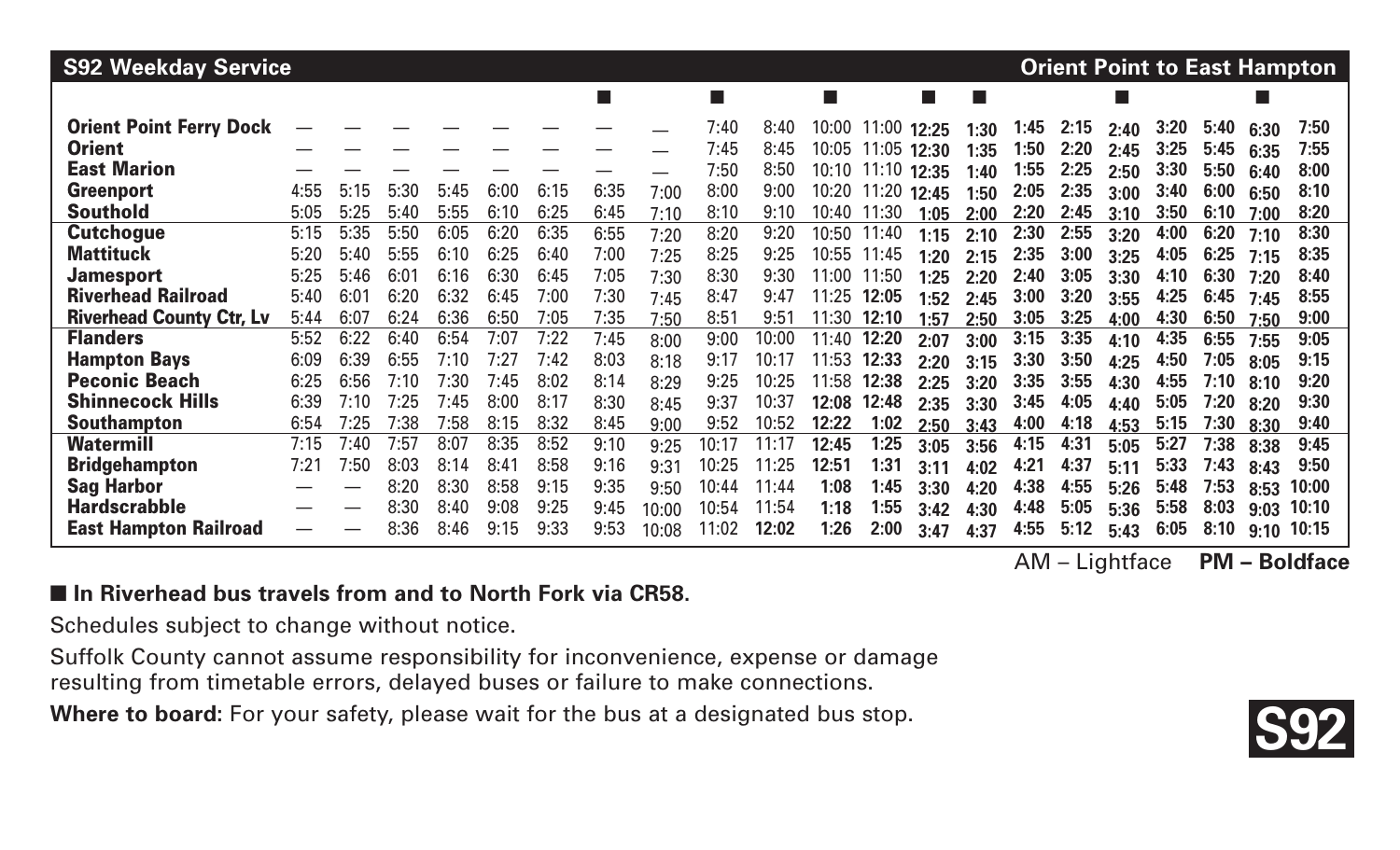| <b>S92 Weekend Service</b>      |                               |       |       |        |       |                          |       |       |       |                          |      |      |      | <b>East Hampton to Orient Point</b> |      |      |                          |      |
|---------------------------------|-------------------------------|-------|-------|--------|-------|--------------------------|-------|-------|-------|--------------------------|------|------|------|-------------------------------------|------|------|--------------------------|------|
|                                 |                               |       |       | $\Box$ |       | $\overline{\phantom{a}}$ |       | П     | ш     |                          | F.   |      |      |                                     |      |      | $\blacksquare$ tt        |      |
| <b>East Hampton Railroad</b>    |                               | 7:30  | 8:03  | 8:29   | 8:59  | 9:29                     | 10:34 | 11:34 | 12:34 | 1:34                     | 2:34 | 3:30 | 3:55 | 4:24                                | 4:49 | 5:49 |                          | 6:19 |
| <b>Hardscrabble</b>             | $\overbrace{\phantom{aaaaa}}$ | 7:35  | 8:07  | 8:34   | 9:04  | 9:34                     | 10:39 | 11:39 | 12:39 | 1:39                     | 2:39 | 3:35 | 3:59 | 4:28                                | 4:54 | 5:54 | $\hspace{0.05cm}$        | 6:24 |
| <b>Sag Harbor</b>               | $\overline{\phantom{0}}$      | 7:45  | 8:20  | 8:47   | 9:17  | 9:47                     | 10:52 | 11:52 | 12:52 | 1:52                     | 2:52 | 3:48 | 4:13 | 4:39                                | 5:04 | 6:09 | $\hspace{0.05cm}$        | 6:36 |
| <b>Bridgehampton</b>            | 7:05                          | 7:55  | 8:32  | 8:59   | 9:29  | 9:59                     | 11:07 | 12:07 | 1:07  | 2:07                     | 3:07 | 3:58 | 4:23 | 4:48                                | 5:16 | 6:20 | $\overline{\phantom{m}}$ | 6:47 |
| <b>Watermill</b>                | 7:10                          | 8:00  | 8:35  | 9:04   | 9:34  | 10:04                    | 11:12 | 12:12 | 1:12  | 2:12                     | 3:12 | 4:03 | 4:28 | 4:53                                | 5:21 | 6:26 | $\overline{\phantom{m}}$ | 6:53 |
| <b>Southampton</b>              | 7:18                          | 8:08  | 8:45  | 9:14   | 9:44  | 10:14                    | 11:22 | 12:22 | 1:22  | 2:22                     | 3:22 | 4:08 | 4:33 | 5:00                                | 5:31 | 6:36 | 6:45                     | 7:03 |
| <b>Shinnecock Club</b>          | 7:28                          | 8:18  | 8:55  | 9:24   | 9:54  | 10:24                    | 11:34 | 12:34 | 1:34  | 2:34                     | 3:34 | 4:20 | 4:45 | 5:12                                | 5:40 | 6:46 | 6:53                     | 7:13 |
| <b>Peconic Beach</b>            | 7:32                          | 8:22  | 9:01  | 9:28   | 9:58  | 10:28                    | 11:38 | 12:38 | 1:38  | 2:38                     | 3:38 | 4:24 | 4:49 | 5:16                                | 5:44 | 6:51 | 6:58                     | 7:18 |
| <b>Hampton Bays</b>             | 7:37                          | 8:27  | 9:05  | 9:35   | 10:05 | 10:35                    | 11:45 | 12:45 | 1:45  | 2:45                     | 3:45 | 4:31 | 4:56 | 5:23                                | 5:50 | 6:56 | 7:04                     | 7:23 |
| <b>Flanders</b>                 | 7:45                          | 8:35  | 9:10  | 9:42   | 10:12 | 10:42                    | 11:52 | 12:52 | 1:52  | 2:52                     | 3:52 | 4:38 | 5:03 | 5:30                                | 5:59 | 7:03 | 7:14                     | 7:30 |
| <b>Riverhead County Ctr, Lv</b> | 7:55                          | 8:45  | 9:20  | 9:50   | 10:20 | 10:50                    | 12:00 | 1:00  | 2:00  | 3:00                     | 4:00 | 4:50 | 5:20 | 5:42                                | 6:09 | 7:13 | 7:24                     | 7:43 |
| <b>Riverhead Railroad</b>       | 8:00                          | 8:50  | 9:23  | 9:53   | 10:23 | 10:53                    | 12:03 | 1:03  | 2:03  | 3:03                     | 4:03 | 4:55 | 5:25 | 5:47                                | 6:14 | 7:18 | 7:30                     | 7:48 |
| <b>Jamesport</b>                | 8:10                          | 8:57  | 9:33  | 10:16  | 10:35 | 11:16                    | 12:13 | 1:26  | 2:26  | 3:13                     | 4:26 | 5:05 | 5:38 | 6:10                                | 6:24 | 7:25 | 7:55                     | 7:55 |
| <b>Mattituck</b>                | 8:15                          | 9:07  | 9:38  | 10:20  | 10:41 | 11:20                    | 12:20 | 1:30  | 2:30  | 3:20                     | 4:30 | 5:09 | 5:44 | 6:14                                | 6:30 | 7:30 | 8:03                     | 8:00 |
| <b>Cutchogue</b>                | 8:20                          | 9:12  | 9:45  | 10:27  | 10:45 | 11:27                    | 12:27 | 1:37  | 2:37  | 3:27                     | 4:37 | 5:16 | 5:49 | 6:20                                | 6:35 | 7:35 | 8:08                     | 8:05 |
| <b>Southold</b>                 | 8:30                          | 9:19  | 9:50  | 10:32  | 10:50 | 11:32                    | 12:32 | 1:42  | 2:42  | 3:37                     | 4:42 | 5:21 | 5:54 | 6:25                                | 6:41 | 7:42 | 8:18                     | 8:12 |
| <b>Greenport</b>                | 8:40                          | 10:20 | 10:00 | 10:40  | 11:00 | 11:40                    | 12:40 | 1:50  | 2:50  | 3:48                     | 4:50 | 5:29 | 6:02 | 6:35                                | 6:55 | 7:55 | 8:28                     | 8:25 |
| <b>East Marion</b>              | 8:45                          | 10:25 | 10:05 | 10:45  | 11:05 | 11:45                    | 12:45 | 1:55  | 2:55  | —                        | 4:55 | 5:34 |      |                                     |      |      |                          |      |
| <b>Orient</b>                   | 8:50                          | 10:30 | 10:10 | 10:50  | 11:10 | 11:50                    | 12:50 | 2:00  | 3:00  | $\overline{\phantom{0}}$ | 5:00 | 5:39 |      |                                     |      |      |                          |      |
| <b>Orient Point Ferry Dock</b>  | 8:55                          | 10:35 | 10:15 | 10:55  | 11:15 | 11:55                    | 12:55 | 2:05  | 3:05  | —                        | 5:05 | 5:44 |      |                                     |      |      |                          |      |

#### ■ In Riverhead bus travels from and to North Fork via CR58.

#### **†† No Sunday service on this trip**

Schedules subject to change without notice.

Suffolk County cannot assume responsibility for inconvenience, expense or damage resulting from timetable errors, delayed buses or failure to make connections.

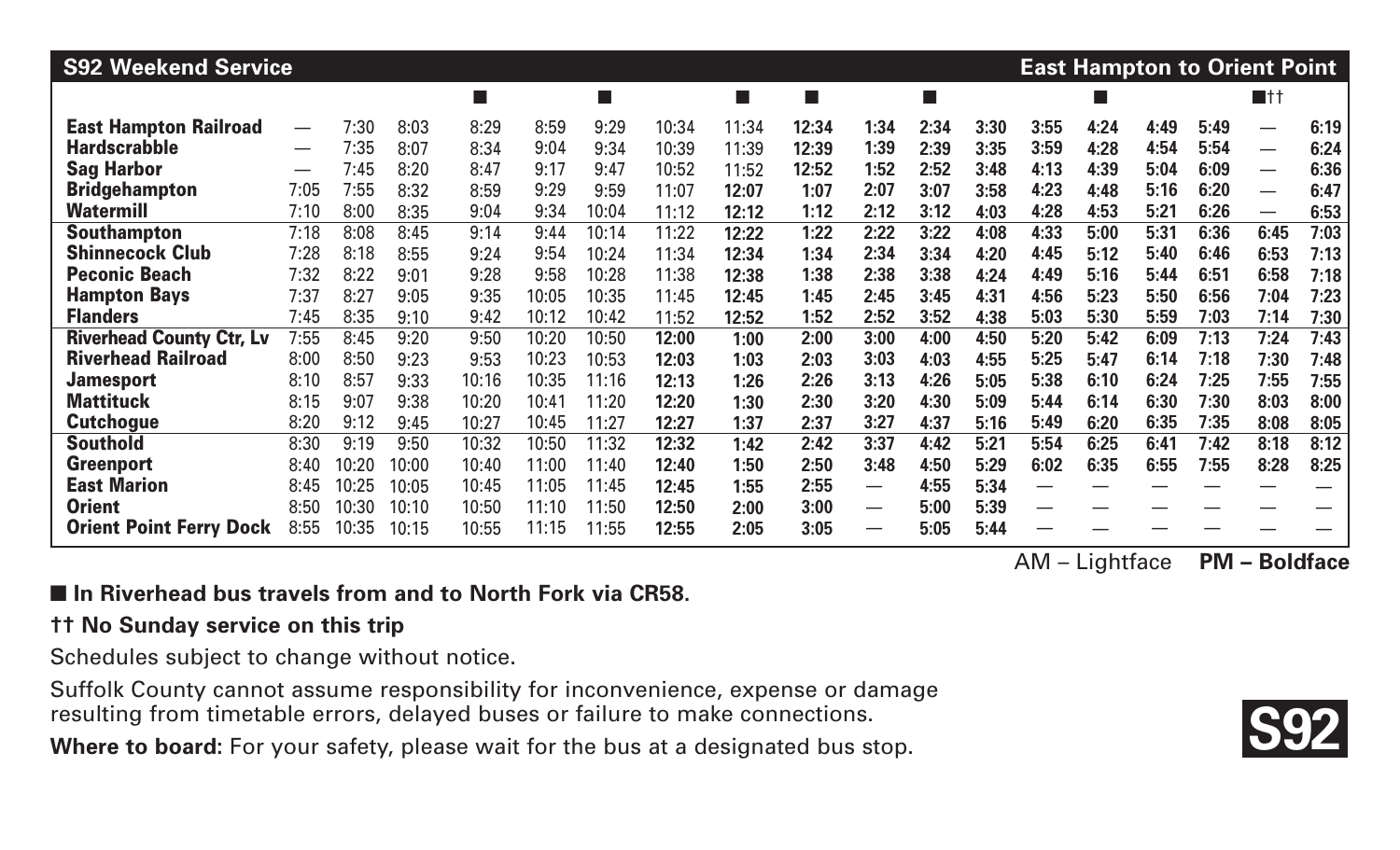| <b>S92 Weekend Service</b><br><b>Orient Point to East Hampton</b> |      |      |      |      |      |       |       |        |       |       |       |      |      |      |      |      |      |      |
|-------------------------------------------------------------------|------|------|------|------|------|-------|-------|--------|-------|-------|-------|------|------|------|------|------|------|------|
|                                                                   |      |      |      |      |      |       | m.    | $\Box$ |       | ш     | a a s |      |      |      |      |      |      |      |
| <b>Orient Point Ferry Dock</b>                                    |      |      |      |      |      |       | 8:35  | 9:25   | 10:35 | 11:35 | 12:35 | 1:35 | 2:05 | 2:50 | 3:20 | 3:50 | 4:50 | 6:35 |
| <b>Orient</b>                                                     |      |      |      |      |      |       | 8:40  | 9:30   | 10:40 | 11:40 | 12:40 | 1:40 | 2:10 | 2:55 | 3:25 | 3:55 | 4:55 | 6:40 |
| <b>East Marion</b>                                                |      |      |      |      |      |       | 8:45  | 9:35   | 10:45 | 11:45 | 12:45 | 1:45 | 2:15 | 3:00 | 3:30 | 4:00 | 5:00 | 6:45 |
| <b>Greenport</b>                                                  | 5:15 | 5:45 | 6:05 | 6:35 | 6:50 | 8:00  | 8:50  | 9:40   | 10:50 | 11:50 | 12:50 | 1:50 | 2:20 | 3:05 | 3:35 | 4:05 | 5:05 | 7:00 |
| <b>Southold</b>                                                   | 5:23 | 5:53 | 6:13 | 6:43 | 6:58 | 8:08  | 8:58  | 9:58   | 10:58 | 11:58 | 12:58 | 1:58 | 2:28 | 3:13 | 3:43 | 4:13 | 5:13 | 7:08 |
| <b>Cutchogue</b>                                                  | 5:28 | 5:58 | 6:18 | 6:48 | 7:03 | 8:13  | 9:06  | 10:06  | 11:06 | 12:06 | 1:06  | 2:06 | 2:36 | 3:20 | 3:50 | 4:20 | 5:20 | 7:15 |
| <b>Mattituck</b>                                                  | 5:33 | 6:03 | 6:23 | 6:53 | 7:08 | 8:18  | 9:12  | 10:12  | 11:12 | 12:12 | 1:12  | 2:12 | 2:42 | 3:24 | 3:54 | 4:24 | 5:24 | 7:20 |
| <b>Jamesport</b>                                                  | 5:38 | 6:08 | 6:28 | 6:58 | 7:13 | 8:23  | 9:17  | 10:17  | 11:17 | 12:17 | 1:17  | 2:17 | 2:47 | 3:29 | 3:59 | 4:29 | 5:29 | 7:25 |
| <b>Riverhead Railroad</b>                                         | 5:50 | 6:20 | 6:40 | 7:10 | 7:40 | 8:35  | 9:45  | 10:45  | 11:30 | 12:45 | 1:45  | 2:30 | 3:00 | 3:57 | 4:12 | 4:43 | 5:57 | 7:40 |
| <b>Riverhead County Ctr, Lv</b>                                   | 5:53 | 6:23 | 6:43 | 7:13 | 7:43 | 8:38  | 9:50  | 10:50  | 11:33 | 12:50 | 1:50  | 2:33 | 3:03 | 4:00 | 4:15 | 4:50 | 6:00 | 7:45 |
| <b>Flanders</b>                                                   | 6:00 | 6:30 | 6:50 | 7:20 | 7:50 | 8:45  | 9:55  | 10:55  | 11:40 | 12:55 | 1:55  | 2:40 | 3:10 | 4:05 | 4:20 | 4:55 | 6:05 | 7:50 |
| <b>Hampton Bays</b>                                               | 6:10 | 6:40 | 7:00 | 7:30 | 8:00 | 8:55  | 10:05 | 11:05  | 11:50 | 1:05  | 2:05  | 2:50 | 3:20 | 4:15 | 4:30 | 5:05 | 6:15 | 8:00 |
| <b>Peconic Beach</b>                                              | 6:15 | 6:45 | 7:05 | 7:35 | 8:05 | 9:00  | 10:10 | 11:10  | 11:55 | 1:10  | 2:10  | 2:55 | 3:25 | 4:20 | 4:35 | 5:10 | 6:20 | 8:05 |
| <b>Shinnecock Club</b>                                            | 6:25 | 6:55 | 7:15 | 7:45 | 8:15 | 9:10  | 10:20 | 11:20  | 12:05 | 1:20  | 2:20  | 3:05 | 3:35 | 4:30 | 4:45 | 5:20 | 6:30 | 8:15 |
| <b>Southampton</b>                                                | 6:35 | 7:05 | 7:25 | 7:55 | 8:25 | 9:20  | 10:30 | 11:30  | 12:15 | 1:30  | 2:30  | 3:15 | 3:45 | 4:40 | 4:55 | 5:30 | 6:40 | 8:25 |
| <b>Watermill</b>                                                  | 6:50 | 7:15 | 7:35 | 8:05 | 8:35 | 9:30  | 10:40 | 11:40  | 12:25 | 1:40  | 2:40  | 3:25 | 3:55 | 4:50 | 5:05 | 5:40 | 6:50 | 8:35 |
| <b>Bridgehampton</b>                                              | 6:55 | 7:20 | 7:40 | 8:10 | 8:40 | 9:35  | 10:45 | 11:45  | 12:30 | 1:45  | 2:45  | 3:30 | 4:00 | 4:55 | 5:10 | 5:45 | 6:55 | 8:40 |
| <b>Sag Harbor</b>                                                 | —    | 7:30 | 7:52 | 8:22 | 8:52 | 9:47  | 10:55 | 11:55  | 12:40 | 1:55  | 2:55  | 3:40 | 4:10 | 5:07 | 5:22 | 5:57 | 7:07 | 8:52 |
| <b>Hardscrabble</b>                                               |      | 7:38 | 8:00 | 8:30 | 9:00 | 10:05 | 11:05 | 12:05  | 12:50 | 2:05  | 3:05  | 3:50 | 4:20 | 5:18 | 5:33 | 6:08 | 7:18 | 9:00 |
| <b>East Hampton Railroad</b>                                      | —    | 7:43 | 8:04 | 8:34 | 9:04 | 10:09 | 11:09 | 12:09  | 12:54 | 2:09  | 3:09  | 3:54 | 4:24 | 5:22 | 5:37 | 6:12 | 7:22 | 9:04 |

#### ■ In Riverhead bus travels from and to North Fork via CR58.

Schedules subject to change without notice.

Suffolk County cannot assume responsibility for inconvenience, expense or damage resulting from timetable errors, delayed buses or failure to make connections.